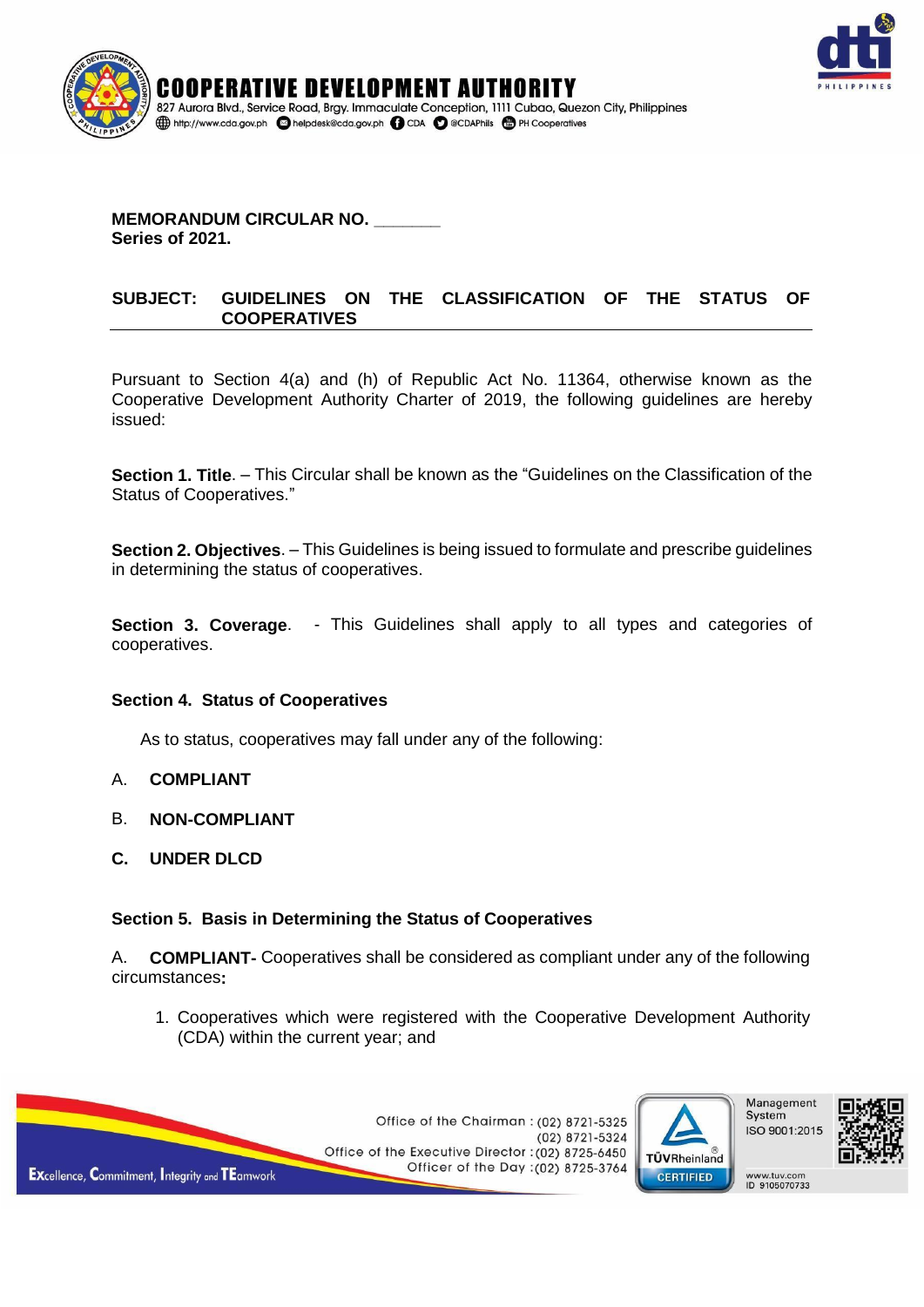2. Cooperatives which have been issued with a valid Certificate of Compliance.

# B. **NON-COMPLIANT**

Cooperatives shall be declared as non-compliant under any of the following circumstances:

- 1. Cooperatives which were issued with Show Cause Order on the following grounds:
	- a. Violation of the Cooperative Code, rules and regulations issued by the CDA, Articles of Cooperation and By-laws, as a result of the inspection or examination conducted to the cooperatives; or
	- b. Failure to submit the required reports despite Notice of Non-Submission.
- 2. Cooperatives which failed to submit the required reports and were issued with Notice of Non-Submission of required reports.
- 3. Cooperatives which are under dissolution. Dissolution of cooperatives may either be voluntary or involuntary.

### 1. **Voluntary Dissolution**

- a. Where there are creditors affected, upon the filing with the Authority of a verified petition for voluntary dissolution of the cooperative
- b. Where there are no creditors affected, upon submission with the Authority of a resolution approving the dissolution.

## 2. **Involuntary Dissolution**

- a. If commenced by filing a petition for dissolution before a competent court, the cooperative is considered under dissolution upon notice of the filing of the petition for dissolution before the court; and
- b. If by order of the Authority, the cooperative is considered under dissolution upon issuance of the Notice of Hearing.
- **C. UNDER DLCD - Dissolved, Under Liquidation, Cancelled and Delisted Cooperatives-** Cooperatives shall be declared under DLCD in the following circumstances:

## 1. **Dissolved Cooperatives**.

1. In case of voluntary dissolution, the cooperative is considered dissolved under any of the following circumstances: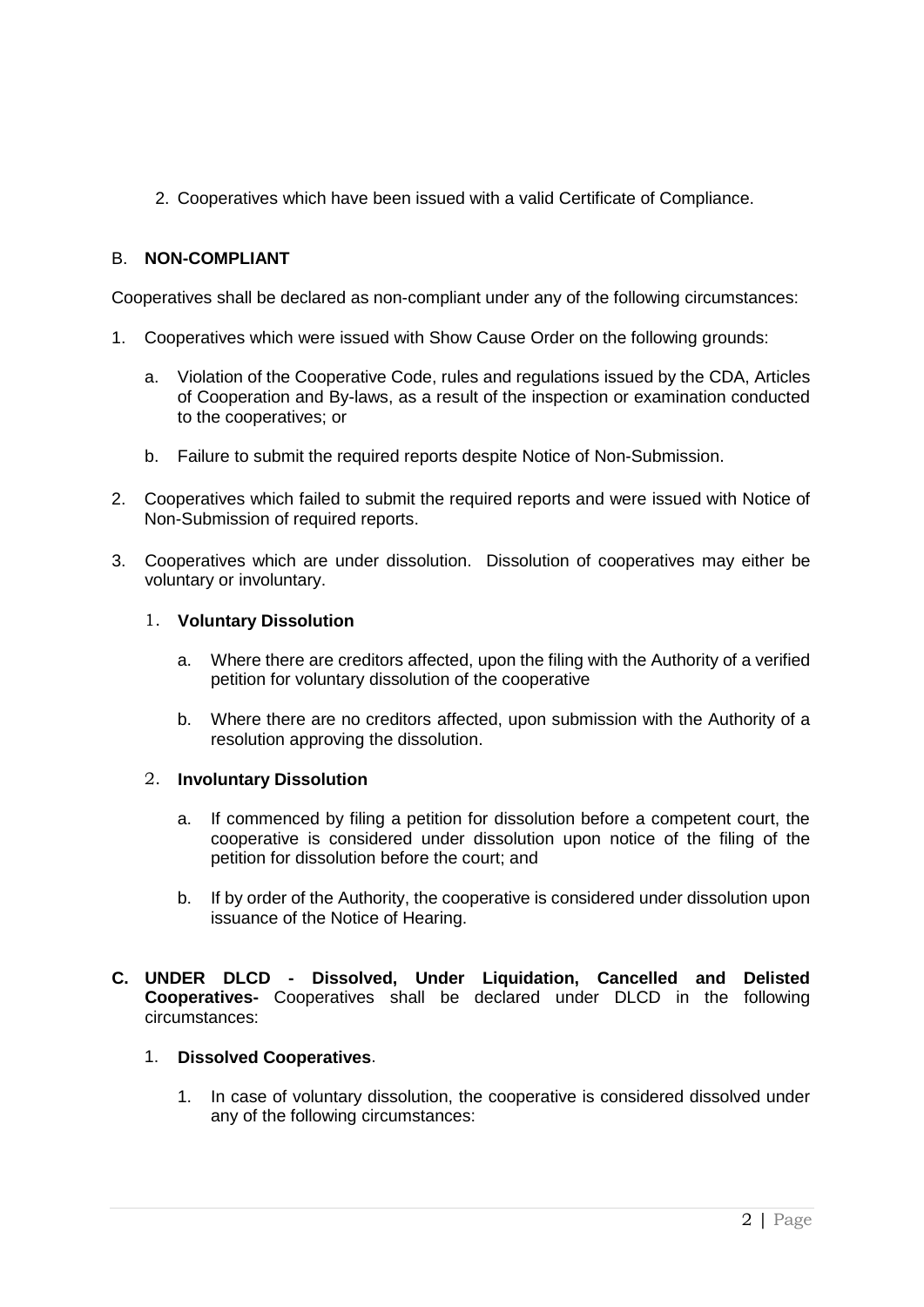- a. If no creditors are affected, upon issuance by the Authority of the Order of Dissolution; or
- b. If there are creditors affected, upon issuance by the Authority of the Certificate of Dissolution after submission by the cooperative of a board resolution approving the dissolution.
- 2. In case of involuntary dissolution, the cooperative is considered dissolved under any of the following circumstances:

a. Upon issuance of a final and executory decision of a court of competent jurisdiction;

b. Upon issuance of the Order of Dissolution by the CDA.

## 2. **Cooperatives Under Liquidation.**

- 1. If the dissolution sought is voluntary, the cooperative is considered under liquidation upon the issuance by the Authority of an order to commence the winding up of affairs and notice of appointment of the Board of Liquidators/Trustees.
- 2. In case of involuntary dissolution, the cooperative is considered under liquidation upon the appointment of the Board of Liquidators by the Authority or a competent court.
- 3. **Cancelled -** A cooperative is considered cancelled upon issuance by the Authority of an Order of Cancellation.
- 4. **Delisted-** A cooperative is considered delisted upon approval by the CDA Board of the delisting of the cooperatives in the master list of cooperatives.
- 5. **Absorbed cooperatives in cases of merger.** This takes place upon issuance of the Certificate of Registration of Merger.
- 6. **Absorbed cooperatives in cases of consolidation.** This takes place upon issuance of the Certificate of Registration.

**Section 6. Repealing Clause**. All previous circulars and/or guidelines issued by the Authority which are inconsistent with this Guidelines are hereby repealed or modified accordingly.

**Section 7. Effectivity.** This Memorandum Circular shall take effect after fifteen (15) days following the completion of its publication in the Official Gazette.